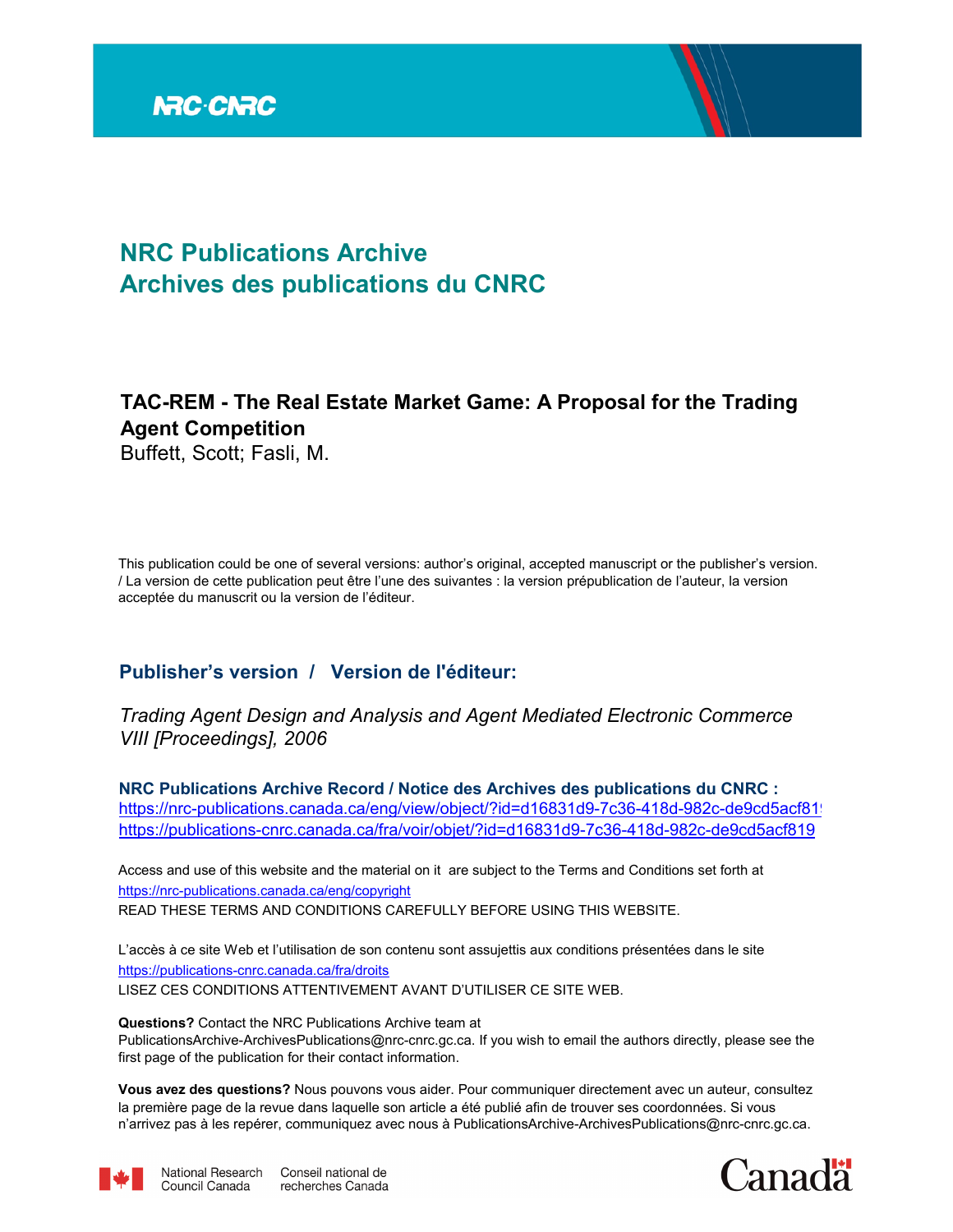## TAC-REM - The Real Estate Market Game: A Proposal for the Trading Agent Competition

Scott Buffett<sup>1</sup> and Maria Fasli<sup>2</sup>

<sup>1</sup> Institute for Information Technology - e-Business, National Research Council

Canada, Fredericton, New Brunswick, Canada, E3B 9W4, scott.buffett@nrc.gc.ca <sup>2</sup> University of Essex, Department of Computer Science, Wivenhoe Park, Colchester

CO4 3SQ, UK, mfasli@essex.ac.uk

Abstract. In this game, agents will face-off against each other in the ultra-competitive real estate market. Each competitor will act as a real estate agent, working on behalf of clients who need to move into new homes. These clients need to buy a new home as well as sell their current home. The game will test competitors' technology in two main research areas: preference elicitation and multi-issue negotiation. Each time an agent acquires a new client, it must query the client about its various preferences (e.g. price range, number of bedrooms, etc.) for their new home. Agents then search the listings of the other agents, seeking a possible match. Once found, the agent then engages in negotiations with the selling agent, haggling over various aspects of the deal. Once a house has been purchased, the client's old house needs to be sold. The objective of the game is to earn the most money. Selling agents earn commissions from sales. Buying agents do not earn commissions, but instead need to maximize the utility of their clients by obtaining a good deal. Satisfied clients are more likely to keep their agent to sell their old house.

## 1 Introduction

Research in automated negotiation and preference elicitation has been gaining momentum in recent years. While the traditional storefront e-commerce model with take-it-or-leave-it pricing has been the norm because of its relative ease, in purchase scenarios where several attributes related to the transaction (other than just price) need to be decided upon, a one-size-fits-all method of determining such values becomes too restrictive. Attributes must instead be tailored to the needs of the customer as well as to the availability of the seller. In such situations, negotiation becomes a valuable tool for searching the space of possible agreements for a mutually acceptable transaction. Given the speed with which transactions can be negotiated and executed through various electronic services today, research in intelligent agent technology has been focusing increasingly on automated negotiation [3, 5, 6]. Two of the main focuses of research in automated negotiation include the specification of protocols (i.e. the set of rules that the agents must follow during negotiation), and the construction of effective strategies (i.e. the rules agents use to determine how to operate within the protocols to achieve a successful or satisfactory outcome).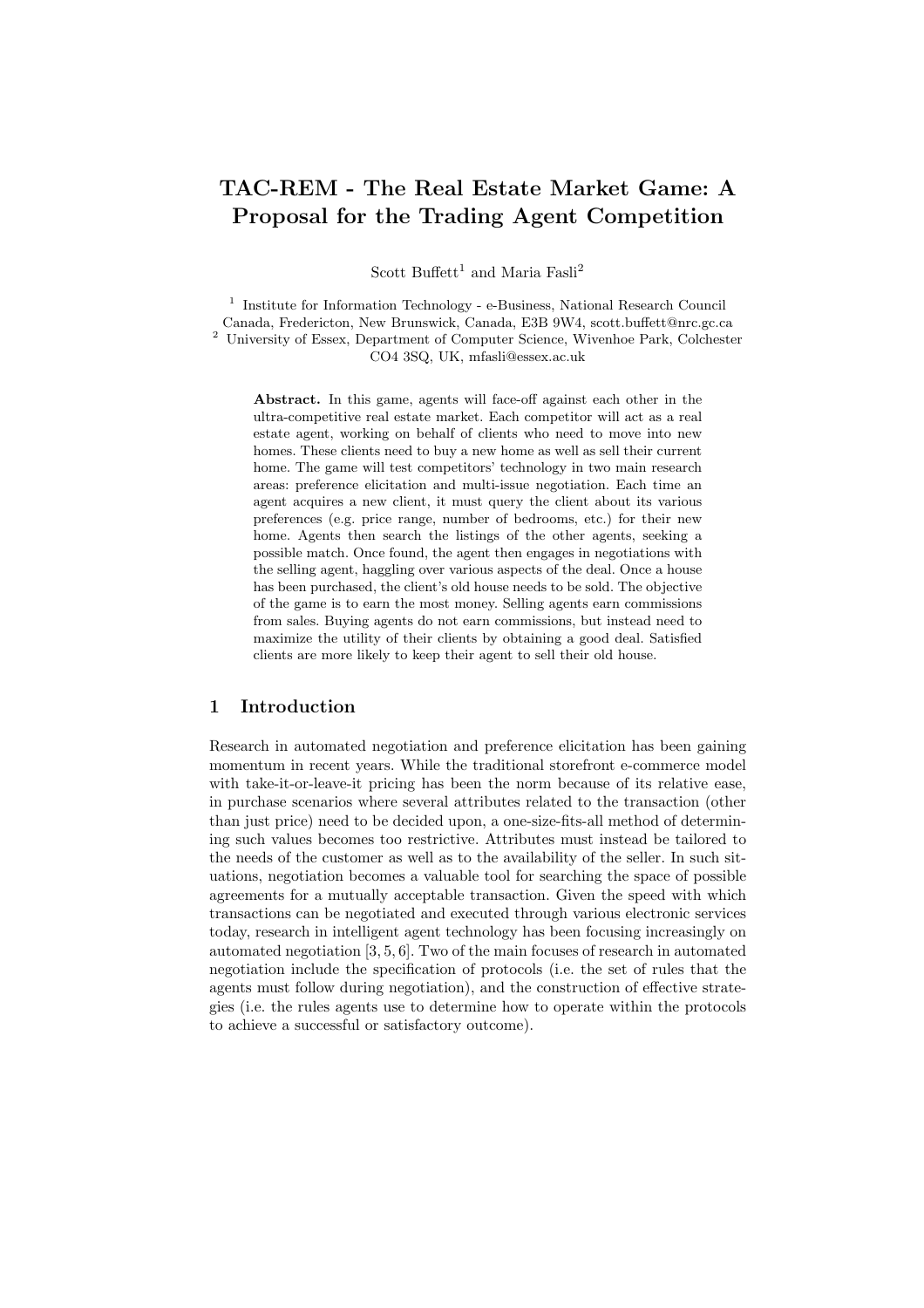In order to construct an effective strategy, an agent must have a utility model over the set of possible outcomes of the negotiation. That is, the agent must have an idea as to the degree of preference over outcomes, so that it can work toward achieving an outcome that is highly preferred. If an agent is working on behalf of a human user (which is most often the case in electronic commerce), then it must have some idea of the user's preferences. Preference elicitation (also referred to as utility elicitation here) [2] is the field of research dedicated to studying the problem of effectively extracting these preferences or utilities from the user. The main issues here involve determining how to query the user, how to infer information from responses to queries, and how to determine when sufficient information has been elicited.

The Trading Agent Competition (TAC) [9] is an international competition where players submit autonomous trading agents that participate in a simulated market. In the original version of the game, referred to as "TAC Classic", agents participate in auctions to purchase components of potential vacation packages. Each agent works on behalf of several clients who have utilities for various travel packages. Agents attempt to satisfy their clients as much as possible while minimizing costs.

In 2003 the Supply Chain Management game (TAC-SCM) [1] was developed and added to the TAC event. In this game, agents procure computer components from suppliers, assemble the computers and sell them to customers. Supplier prices are set according to supply and demand, and computers are sold via auctions. The object of this game is to make the most money.

In this paper, we propose a new game to the series referred to as the Real Estate Market game (TAC-REM). In this game, agents work on behalf of clients to buy and sell houses. To determine which houses may be potential matches for their clients, or what transaction conditions may or may not be acceptable, agents must elicit their clients' preferences. Once a potential match is found, agents representing the potential buyer and seller enter into negotiations in order to find a mutually acceptable agreement. Commissions are earned on houses sold. The winner at the end of a game is the agent with the most money. While the first two TAC installments focused on auction and supply-chain technology, this new game will capitalize on agents' capabilities in preference elicitation and automated negotiation.

In addition to a new TAC game, the ideas given here have the potential to break new ground in the real estate business. Such technology can help pave the way for real estate companies and agents to explore the use of information technology and electronic commerce. Gibler and Nelson's [4] demonstration of the descriptive theories of how home buyers make choices shows that there is a gap between decision making in practice, and the more normative theory of choice as dictated by the axioms of utility theory [7]. This is largely because of the high complexity of quantifying a buyer's preference over the large number of attribute values that need to be considered when comparing houses. Instead, buyers often take an "elimination by aspects" approach [8]. Here, the most important attribute is chosen (in this case usually price), and an acceptable range of values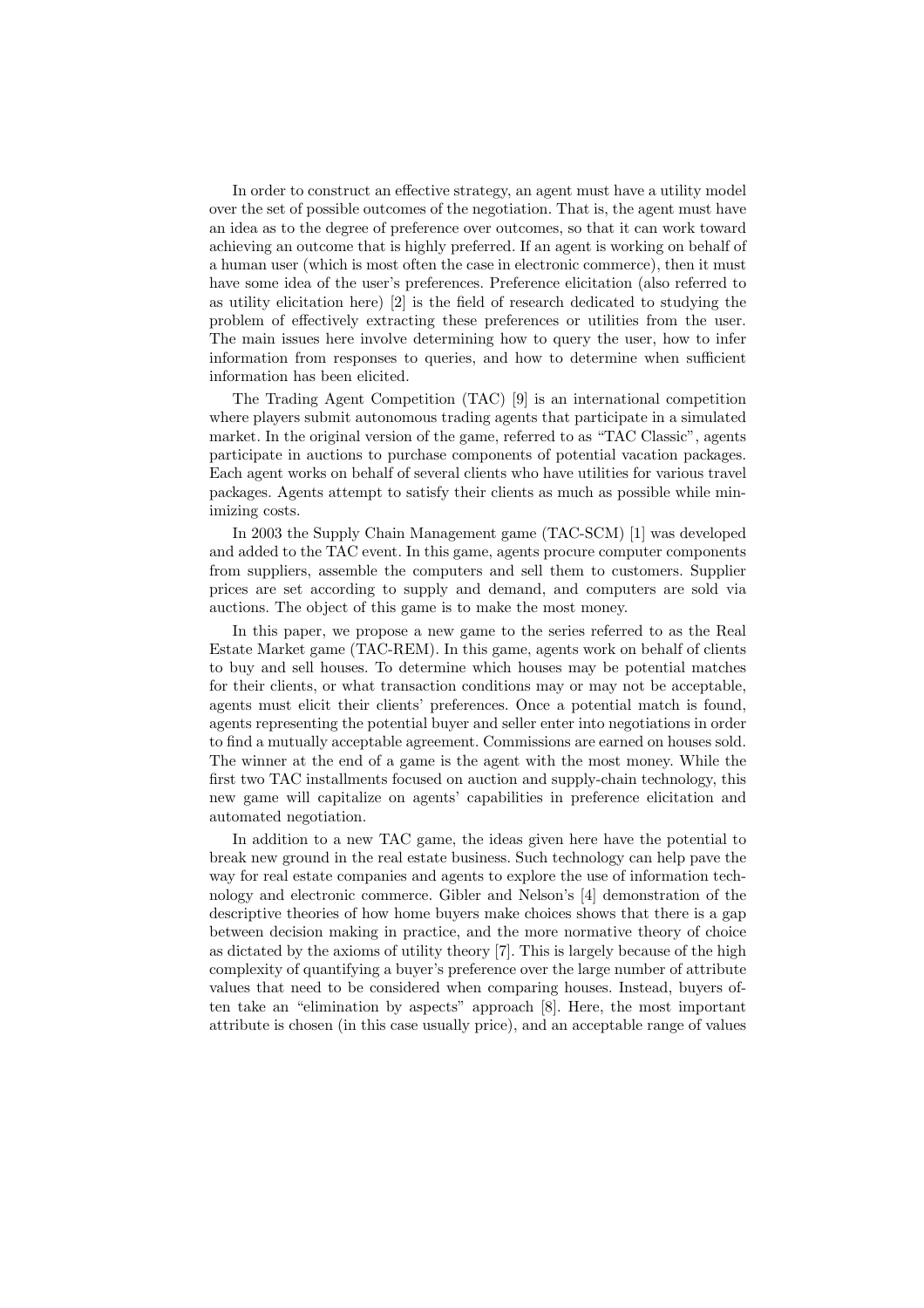is chosen. All alternatives falling outside of this range are then eliminated. Next the second-most important attribute is chosen, and so on. The decision-maker may iterate through this process several times, adjusting these ranges each time until a suitably-sized set of alternatives is found. Naturally, this decision-making strategy can provide sub-optimal results. By using our proposed system as simulation software, a real-estate agent can devise and test new intelligent methods for eliciting preference information from a client, and for using that information to make better decisions on which homes will make better matches.

In this preliminary paper, we present a general description of the game in section 2, followed by the game specification in section 3. This section gives details on such matters as daily activities, preference elicitation rules and procedures, utility functions and negotiation protocols, among others. Section 4 discusses a few issues that need to be resolved during the implementation and testing phases of the game production. In section 5 we close the paper with some final remarks.

## 2 Game Overview

The environment in which the agents compete is a typical real estate market. Each agent represents several clients, some of which are buyers and some of which are sellers. Buyers have preferences over the various attributes associated with potential houses. Such attributes include the number of bedrooms, number of bathrooms, square footage, type of neighbourhood, and whether or not it has a garage. Preferences for the combinations of various attribute values are modeled by a multi-attribute utility function. The agent representing the buyer must attempt to determine this utility function as accurately as possible by asking elicitation queries. There is little time to spend with clients, and each agent will likely have multiple clients, so the number of queries that can be made is limited. The agent must then find houses for sale that best meet the client's preferences.

Each selling client has a house for sale which is described using the values of the house attributes given above, with the addition that a price range is given as well. Each day, agents publish a listing of all of their clients' houses, accessible to all other agents.

A transaction is also made up of several attributes, including price, closing date, whether or not landscaping work will be done, whether or not maintenance will be performed on the heating/cooling system, and whether or not plumbing work will be done.

When an agent finds a house for sale that it believes will satisfy one of its buyers, it sets up a "showing". At this point, the client observes the attributes of the house and, based on its satisfaction with the house, computes and reveals its multi-attribute utility for the house, and indicates how likely it is that a potential transaction will meet or exceed its utility acceptability threshold. The seller of the house also has such a utility function and utility threshold for the various potential agreements. The two agents then enter into negotiations. Negotiations are bilateral where participants take turns exchanging one offer at a time, starting with the buyer. Each time an offer is received, the receiving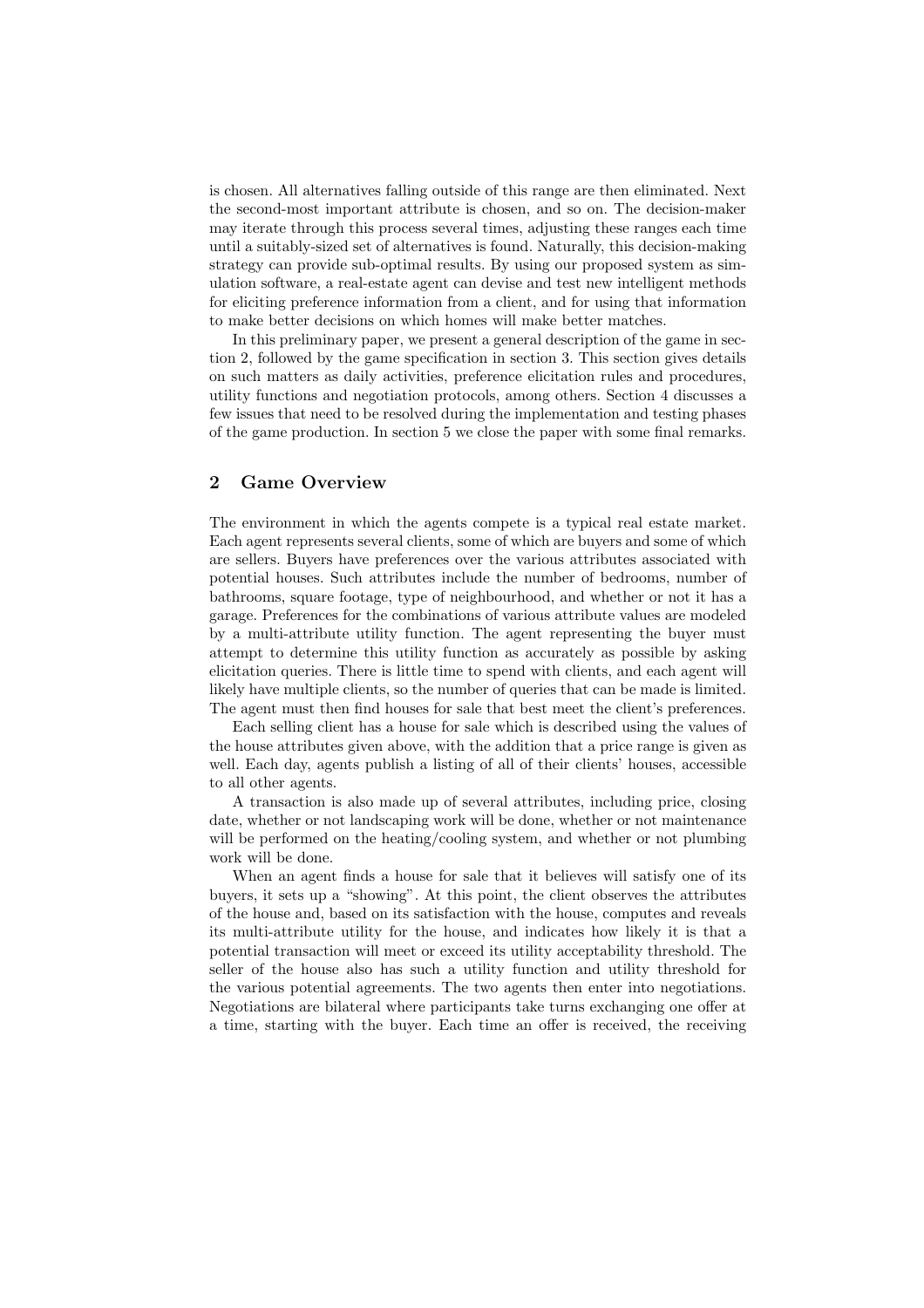agent can choose to either accept the offer, reject and counteroffer, or reject and quit.

If the agents are successful in achieving a deal, the transaction is made with the selling agent receiving a commission on the purchase price. The selling client then happily disappears from the market, and the agent representing the seller takes on a new buyer client. The client that bought the house now needs to sells its current home, and thus becomes a seller. It may or may not, however, retain the services of its current real estate agent. The client will choose to leave the agent with some probability depending on its utility of the negotiated transaction. The higher the utility, the higher the probability that it will stay with the current agent. If it chooses to leave the agent, it will choose another agent in the game randomly with uniform probability.

The objective of the game is to earn the most money. Money can only be earned through commission on selling houses. The exact percentage of the commission is computed based on how well the various aspects of the eventual deal satisfy the client. Thus the selling agents have an incentive to find acceptable deals not only with high prices, but also with other attribute values that will satisfy its client. Buyer agents receive no commission from transactions, but rather retain the buyer as a client based on the client's satisfaction. If the buyer is retained then it becomes a seller, making it a potential money-maker. So there is an incentive for buyer agents to find deals that satisfy their clients as well.

#### 3 Game Specifications

#### 3.1 Initial Setup

Six agents compete in a game. Initially each agent has 20 clients: 10 buyers and 10 sellers. Each buyer owns a home and wants to purchase a new one. Each seller simply has a home for sale (and presumably another one that they live in, but not for sale).

#### 3.2 Summary of Daily Activities

1. Obtaining new clients. Each day begins with the registration of new clients. An agent receives new buyer clients in one of two ways: 1) by selling houses: each agent obtains a number of new buyer clients equal to the number of houses sold the previous day (i.e. each satisfied seller is replaced with a new buyer the next day), and 2) by obtaining other agents' unsatisfied buyer clients who were unable to buy a home after 14 days. An agent obtains new seller clients in one of three ways: 1) by purchasing a house for a buyer the previous day and convincing it to stay on as a seller client, 2) by obtaining other agents' buyer clients who left them after buying a home the previous day, and 3) by obtaining other agents' unsatisfied seller clients who were unable to sell their home after 14 days. See section 3.9 for more specific details.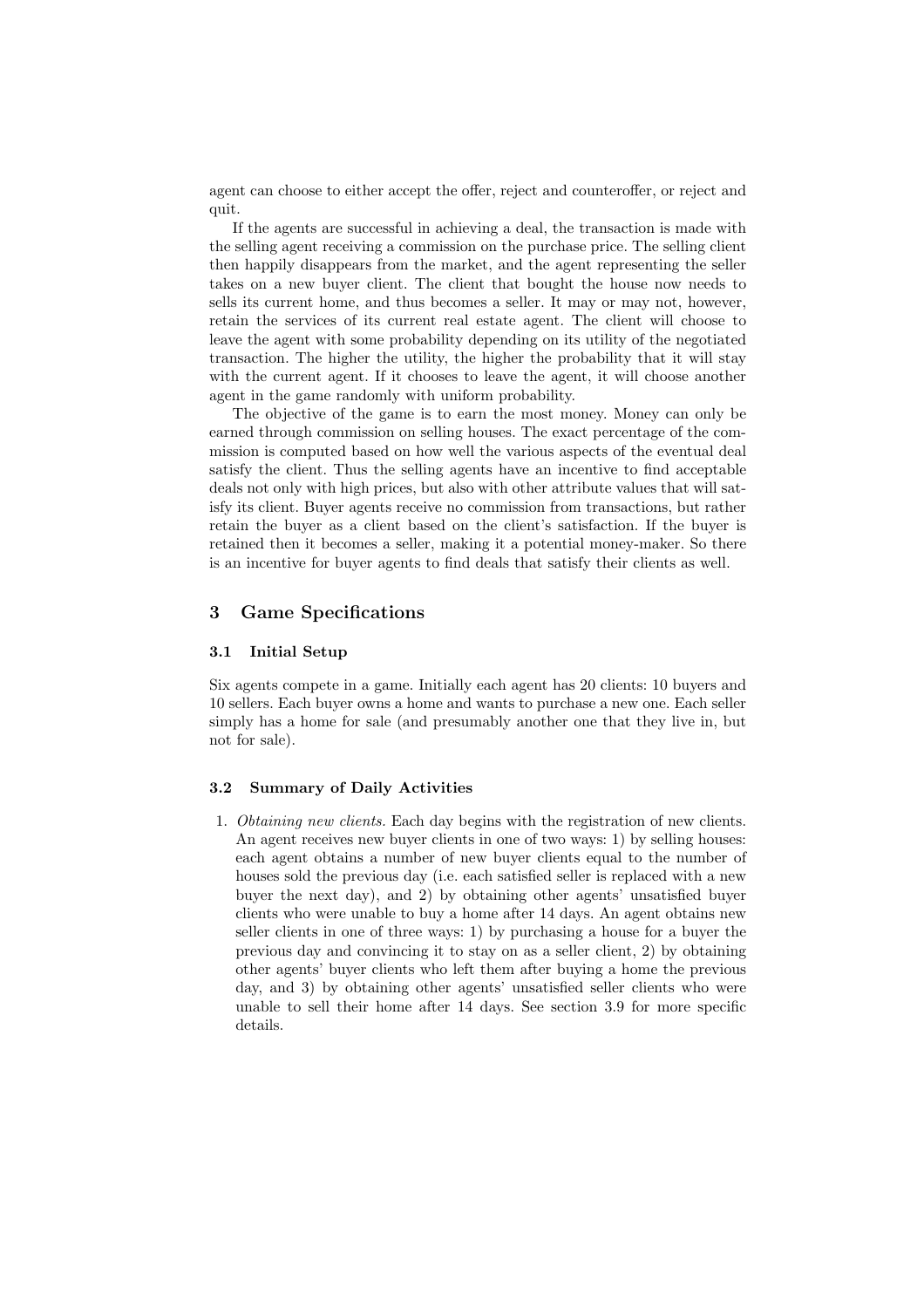- 2. Update Listings. Agents send the specifications of the houses that their clients have for sale to the central Multiple Listing Service. The central listing is updated once daily, early in the day. Entries can be submitted at any time, but those not submitted in time for the update will not appear until the next day. See section 3.3 for more specific details.
- 3. Utility Elicitation. Throughout the remainder of the day, agents can elicit utility information from their buyer clients to determine their preferences for different types of houses. Queries can ask about house and transaction preferences, and can offer two possible responses (e.g. "Would you prefer A or B'?"). To further ascertain utility, standard gambles may be included in the queries (e.g. "Would you prefer house type A or a gamble where you would receive house type B with 0.6 likelihood or house type C with 0.4 likelihood?"). See section 3.6 for more specific details.
- 4. Showings. A "showing" takes place when an agent allows a buyer client to assess its utility for a house that is for sale. At this point the client reveals its utility for the house (with average utilities used for the transaction attributes), and indicates the likelihood of being interested in buying the house, given its preferences for the likely transaction outcomes. An agent may choose to show its client a house belonging to one of its own selling clients, however the agent will incur penalties if it ultimately represents both clients in a transaction. See section 3.7 for more specific details.
- 5. Negotiation. If, after a showing, it is determined that there is an acceptable likelihood that an agreement on a transaction can be reached, then the agent may choose to enter in negotiations with the selling agent. Negotiations are bilateral, with the agent representing the buyer making the first offer. Each offer consists of a value for each transaction attribute. Negotiation continues until an agreement is reached or one of the agents quits. See section 3.8 for more specific details.
- 6. Client Shuffle. A client will find a new agent to work with if they are unsatisfied with their current one. Buyers and seller clients will stay with an agent for a maximum of two weeks (14 days). If the current agent has been unsuccessful in selling their current home or buying them a new one, they will leave the agent and enlist with a new one (randomly chosen uniformly). Also, a buyer client may leave its agent immediately after buying a new home, if it is somewhat unsatisfied with the purchase. The higher the utility of the purchase, the higher the probability that it will stay with its current agent. If it leaves, it will randomly choose a new agent. This shuffle phase takes place at the end of each day. No more of the above activities will take place once this phase begins. See section 3.9 for more specific details.

#### 3.3 House Attributes, Listings

The house attributes are the attributes of a house that are non-negotiable, such as the size or the number of bedrooms. The house attributes and their domains are given in Table 1.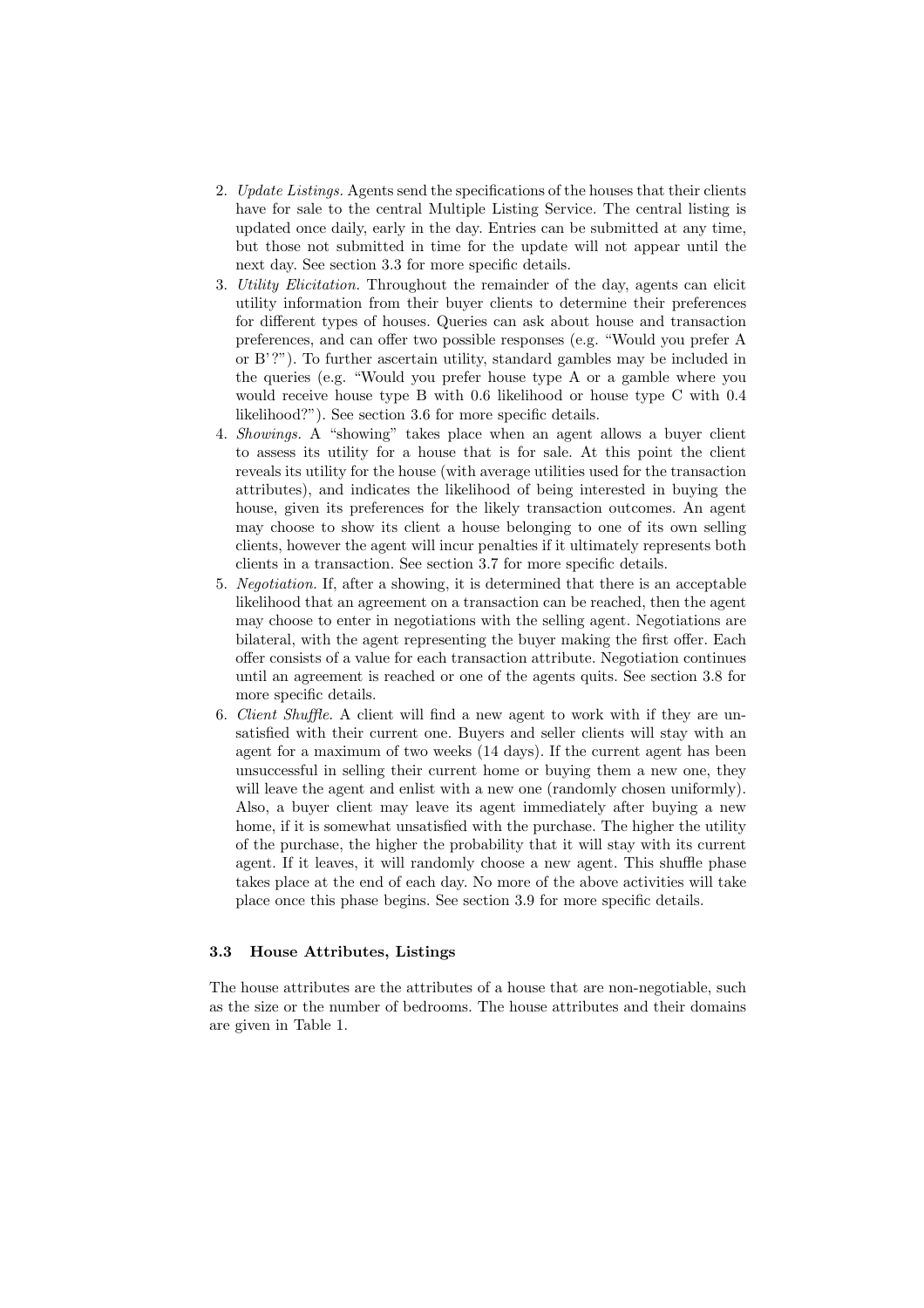| <b>Attribute</b>                                  | Domain                                                  |  |  |
|---------------------------------------------------|---------------------------------------------------------|--|--|
| House type                                        | 1-story, 2-story, split-level                           |  |  |
| Number of bedrooms integer 1-5                    |                                                         |  |  |
| Number of bathrooms integer 1-4                   |                                                         |  |  |
| Size                                              | $\left 1000, 1500, 2000, 2500, 3000, 4000\right $ sq ft |  |  |
|                                                   | Neighbourhood type   urban, suburban, rural             |  |  |
| $\Box$ Garage?                                    | yes, no                                                 |  |  |
| <b>Table 1.</b> Attributes and domains for houses |                                                         |  |  |

The Multiple Listing Service (MLS) provides a public directory of all houses up for sale. In addition to the attribute values of each house, the listing provides information on the selling agent, the number of days on the market, and the price range. Example entries in the listing are given in Table 2.

|               |   |        | Listing Agent Attributes Price Range | Days on Market |  |  |
|---------------|---|--------|--------------------------------------|----------------|--|--|
| $\sqrt{0881}$ |   | 232421 | $[225000, 250000]$ <sup>4</sup>      |                |  |  |
| $\ _{1021}$   | 6 | 343511 | $\big  250000, 275000 \big  2$       |                |  |  |
| $\ 1088$      | 5 | 122230 | [150000, 175000]                     |                |  |  |
|               |   |        |                                      |                |  |  |

Table 2. Example listing of available houses

For example, the first entry indicates there is a house for sale with reference number 0881, agent number 1 is the selling agent, and the values for the attributes are as follows: the first attribute (type) has value 2 (2-story), the second attribute ( $\#$  of bedrooms) has value 3 (3 bedrooms), the third attribute ( $\#$ of bathrooms) has value 2 (2 bathrooms), the fourth attribute (size) has value 4 (2500 square feet), the fifth attribute (neighbourhood type) has value 2 (suburban) and the sixth attribute (garage?) has value 1 (yes). The price range is 225,000 - 250,000, and it has been on the market for 4 days. Note that all price ranges have size 25,000 with upper- and lower-limits being multiples of 25,000.

### 3.4 Transaction Attributes

The transaction attributes are those negotiable issues and conditions pertaining to the agreement of a sale, such as the price or whether landscaping work will be done by the current owners as a condition of sale. The transaction attributes and their domains are given in Table 3.

#### 3.5 Utility Functions

Each buyer client  $b$  has a utility function  $u^b$  for each house and transaction attribute. These utility functions are additively used to make up a buyer's mul-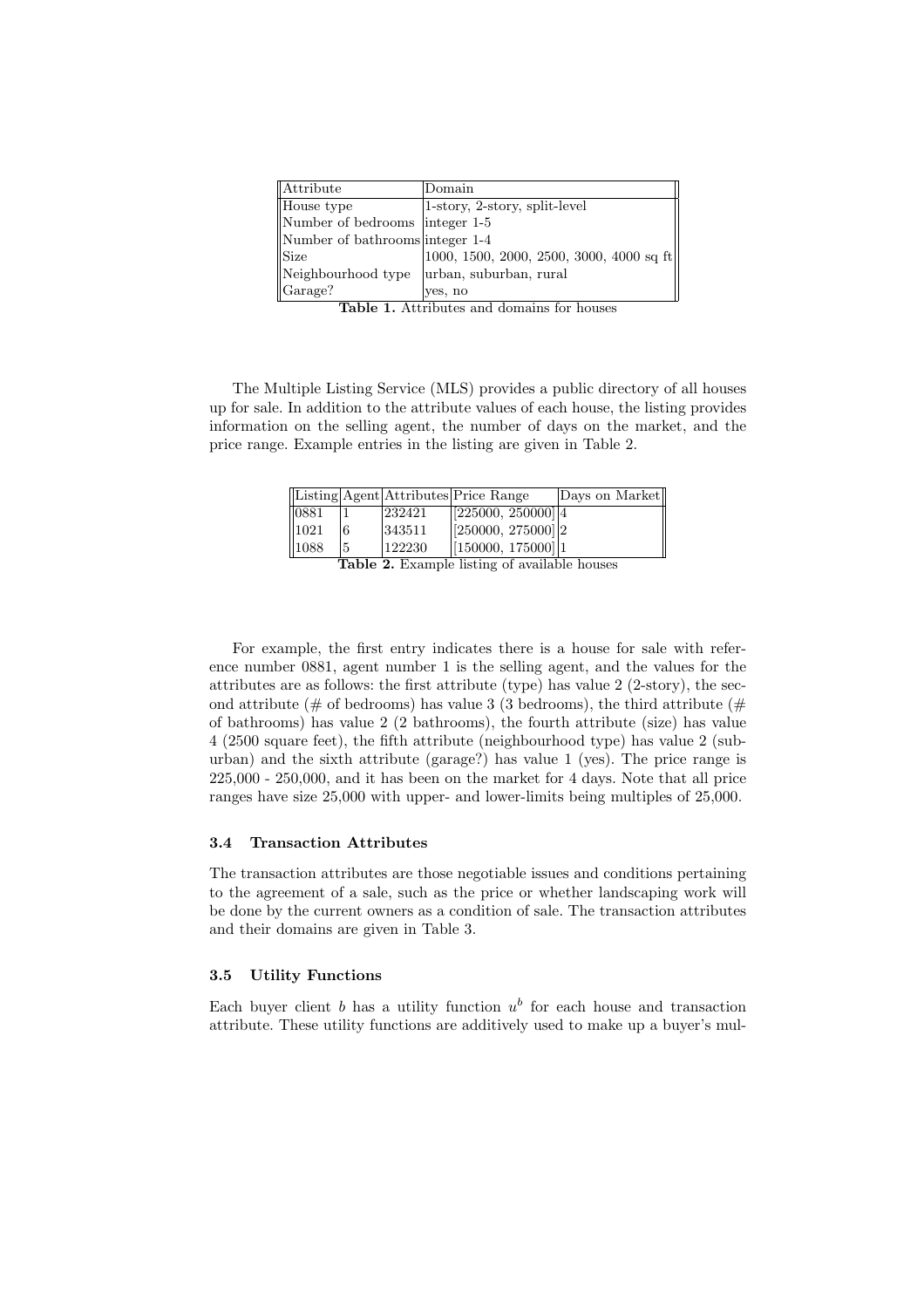| <i>Attribute</i>                    | Domain                    |
|-------------------------------------|---------------------------|
| Price                               | $ integer 100000-500000 $ |
| Preferred closing date              | buyer's, seller's         |
| $\vert$ Landscaping?                | yes, no                   |
| Heating system maintenance? yes, no |                           |
| Plumbing maintenance?               | ves, no                   |

Table 3. Attributes and domains for transactions

tiattribute utility function that assigns a utility to each potential combination of house and transaction attribute values:

$$
u^{b}(house, transaction) = \sum_{a \in H \cup T} w_{a}^{b} u_{a}^{b}(x_{a})
$$
 (1)

where  $H \cup T$  holds the house and transaction attributes,  $w_a^b$  is the weight of attribute a,  $u_a^b$  is the utility function for a, and  $x_a$  is the value for a given the house and transaction.

During the house-hunting process, a buyer's utility for a house is computed using the average utility for each transaction attribute, since the transaction attribute values are unknown and do not yet come into play. The particular values for these attributes are then used during the negotiation phase to determine the buyer's overall utility of a deal.

Each seller client  $s$  has a utility function  $u^s$  for each transaction attribute. These utility functions are additively used to make up a seller's multiattribute utility function that assigns a utility to each potential combination of transaction attribute values:

$$
u^s(transaction) = \sum_{a \in T} w_a^s u_a^s(x_a)
$$
 (2)

where T holds the transaction attributes,  $w_a^s$  is the weight of attribute a,  $u_a^s$  is the utility function for  $a$ , and  $x_a$  is the value for  $a$  given the transaction.

For each type of client, the range of utilities for each attribute is [0,1], with the most favourable value yielding a utility of 1 and the least favourable yielding a utility of 0. All weights sum to 1, and thus the multiattribute utilities lie in the [0,1] range. When a represents price,  $u_a$  is not necessarily linear, but can rather be shaped to model the client's marginally decreasing (or increasing) utility.

Many attributes have a natural ordering in the preference of their values. For example, buyers always prefer smaller values for price while sellers always prefer larger values. As another example, buyers always prefer larger values for size than smaller values. It may be the case that buyers with limited funds prefer houses of smaller size, but this is likely because smaller houses are usually cheaper. All things being equal, a buyer will prefer a larger house to a smaller one. Values for other attributes such as neighborhood type do not have such a natural ordering.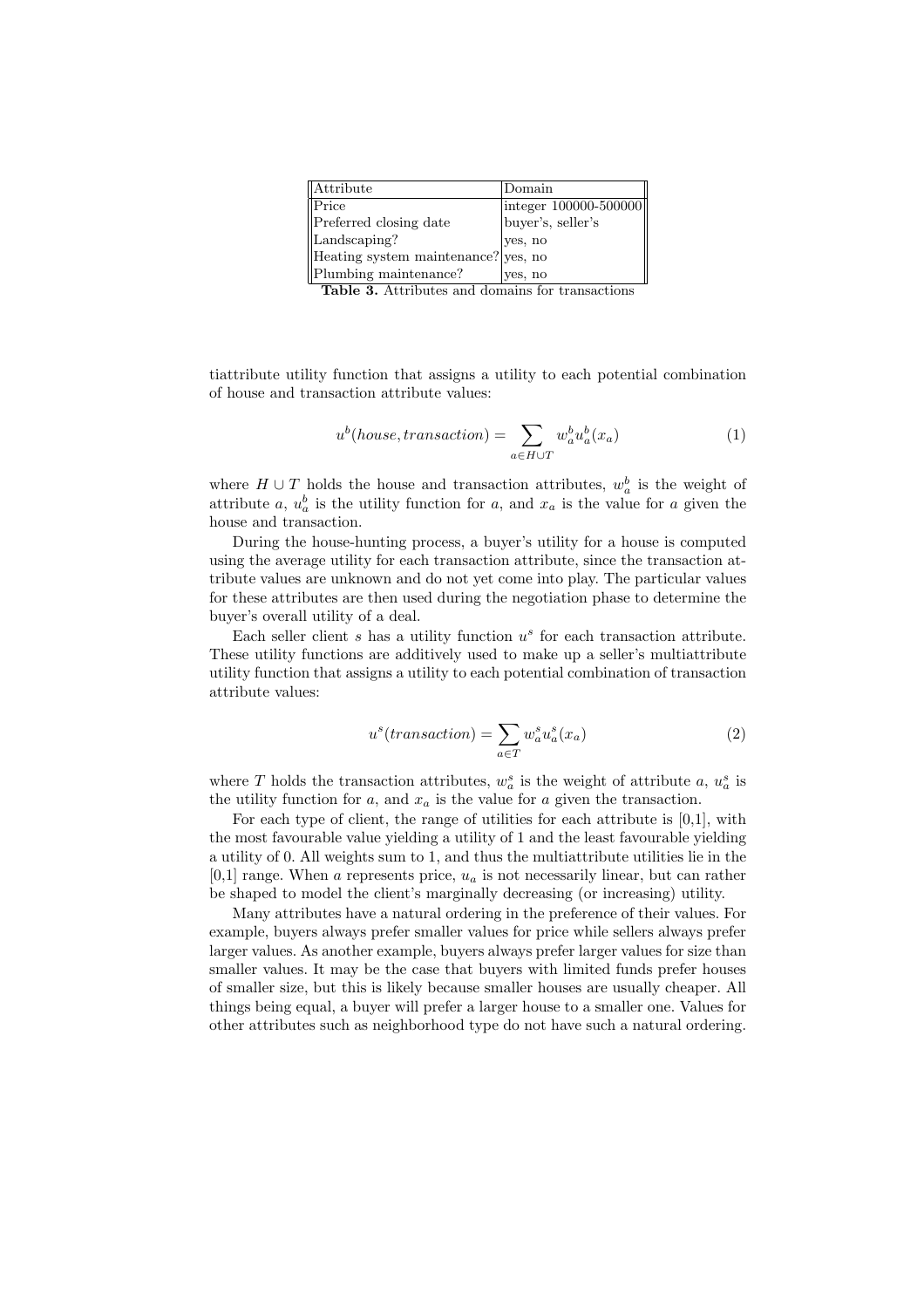Some buyers may prefer urban living, while others prefer rural. Table 4 gives a summary of the orientation of each attribute.

| Attribute              | Orientation                                                      |
|------------------------|------------------------------------------------------------------|
| House type             | none                                                             |
| Number of bedrooms     | buyer prefers more                                               |
| Number of bathrooms    | buyer prefers more                                               |
| Size                   | buyer prefers more                                               |
| Neighbourhood type     | none                                                             |
| Garage?                | buyer prefers yes                                                |
| Price                  | buyer prefers less, seller prefers more                          |
| Preferred closing date | each prefer their own                                            |
| Landscaping?           | buyer prefers yes, seller prefers no                             |
|                        | Heating system maintenance? buyer prefers yes, seller prefers no |
| Plumbing maintenance?  | buyer prefers yes, seller prefers no                             |

Table 4. Orientation of attribute values

#### 3.6 Preference Elicitation

In each elicitation query, the agent asks for the client's preference over two standard gambles  $g_1$  and  $g_2$ . Each gamble  $g_i$  involves two potential deals  $d_i$ and  $d'_{i}$ , each made up of values for the house and transaction attributes, and a probability  $p_i$ . The uncertain outcome of  $g_i$  is  $d_i$  with probability  $p_i$  or  $d'_i$ with probability  $1 - p_i$ . So the query asks the following: "Would you prefer to take gamble  $g_1$  where you would receive deal  $d_1$  with probability  $p_1$  or  $d'_i$ with probability  $1 - p_i$ , or would you prefer to take gamble  $g_2$  where you would receive deal  $d_2$  with probability  $p_2$  or  $d'_2$  with probability  $1 - p_2$ ?" Values for all attributes are not required in the descriptions of  $d_1$  and  $d_2$ ; attributes with missing values will be ignored by the client. Agents can query about preferences over deals rather than gambles simply by making  $p = 1$  and leaving d' blank.

Another type of query is an acceptability query. This is used when an agent wants to know whether a proposed agreement meets or exceeds the client's acceptability threshold. Such queries will typically be made during a negotiation. Here, the agent simply leaves  $g_2$  blank. If the client indicates that the offer (or gamble) given in  $g_1$  is preferred, then this means that  $g_1$  is deemed acceptable to the client.

Table 5 shows how to formulate queries to elicit particular types of information, other than the general query for the client's preference over two standard gambles.

To determine a response to the query, the client uses its own secret utility function (described above) to compute the utility of each gamble:

$$
u(g_i) = u(d_i)p_i + u(d_i')(1 - p_i)
$$
\n(3)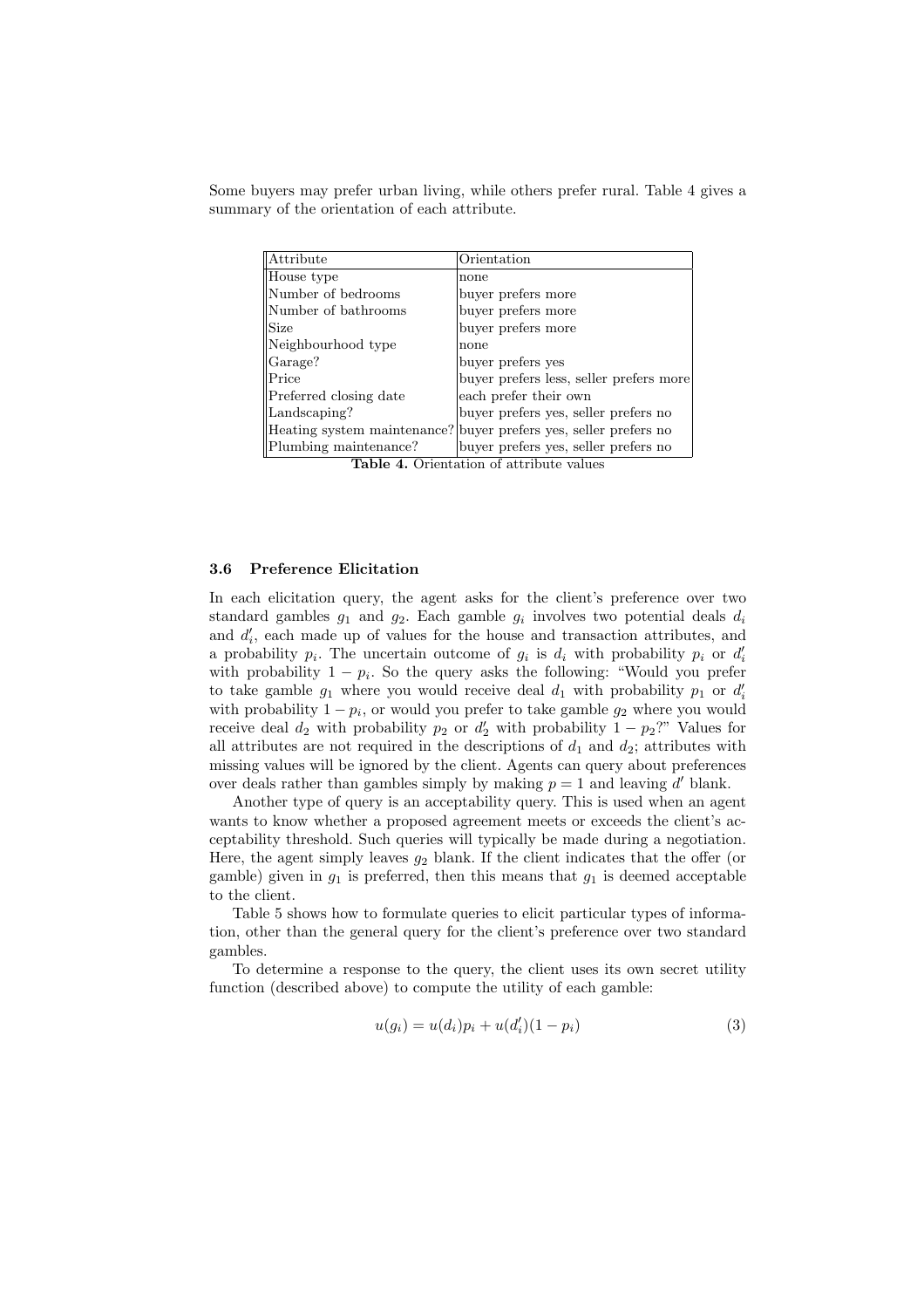| Query Type                                                                |  |                                                                                                   |  |  |  | $g_2$ |  |  |
|---------------------------------------------------------------------------|--|---------------------------------------------------------------------------------------------------|--|--|--|-------|--|--|
|                                                                           |  | $\begin{vmatrix} d_1 & d'_1 & p_1 \end{vmatrix}$ $\begin{vmatrix} d_2 & d'_2 & p_2 \end{vmatrix}$ |  |  |  |       |  |  |
| Determine whether utility of deal d is $>$ or $< u  d^+ d^- u  d$         |  |                                                                                                   |  |  |  |       |  |  |
| Determine which of deals $d^A$ and $d^B$ is preferred $d^A$ - 1 $d^B$ - 1 |  |                                                                                                   |  |  |  |       |  |  |
| Determine whether deal $d$ is acceptable                                  |  |                                                                                                   |  |  |  |       |  |  |

Table 5. Formulation of query types (where  $d^+$  and  $d^-$  are known to be the most and least preferred deals, respectively).

where  $u(d_i)$  is computed using equation 1 for buyers and equation 2 for sellers. The client then indicates which of the two gambles has higher utility. In the case of a tie,  $q_1$  is selected.

When an attribute value is missing, the client computes the overall utility of a deal using the average utility over all possible values for this attribute. When querying about specific houses, the agent can enter the house reference number instead of entering all of the attribute values into the query.

#### 3.7 Showings

When an agent believes that a house is a potential match for a buyer client, it may choose to "show" the house to the client. At this point, the client reveals its utility for the house (with average utilities used for the transaction attributes), and indicates the likelihood of being interested in buying the house. This likelihood is computed as the number of joint outcomes for transaction attribute values that meet its acceptability threshold (given the utilities of the house attribute values), divided by the total number of joint outcomes for transaction attribute values. Given this likelihood, the agent can decide whether to put in an offer (i.e. enter into negotiations with the seller agent), or to keep looking.

It may be the case from time to time that the best match for a buyer is a house that is being sold by a client represented by the same agent. An agent may represent both the buyer and the seller in a transaction, but will incur the following penalties:

- 1. 50% the commission earned from the sale
- 2. The buyer will leave the agent and choose to sell with another agent with 100% certainty

Thus such transactions are permissible but discouraged, and are likely only favourable as a last resort.

As showings take valuable time, each agent may show no more than 5 houses in a day, regardless of the number of clients it has.

#### 3.8 Negotiating

A negotiation session begins with an agent representing a buyer sending an offer on a house to an agent representing the seller of that house. Each message in the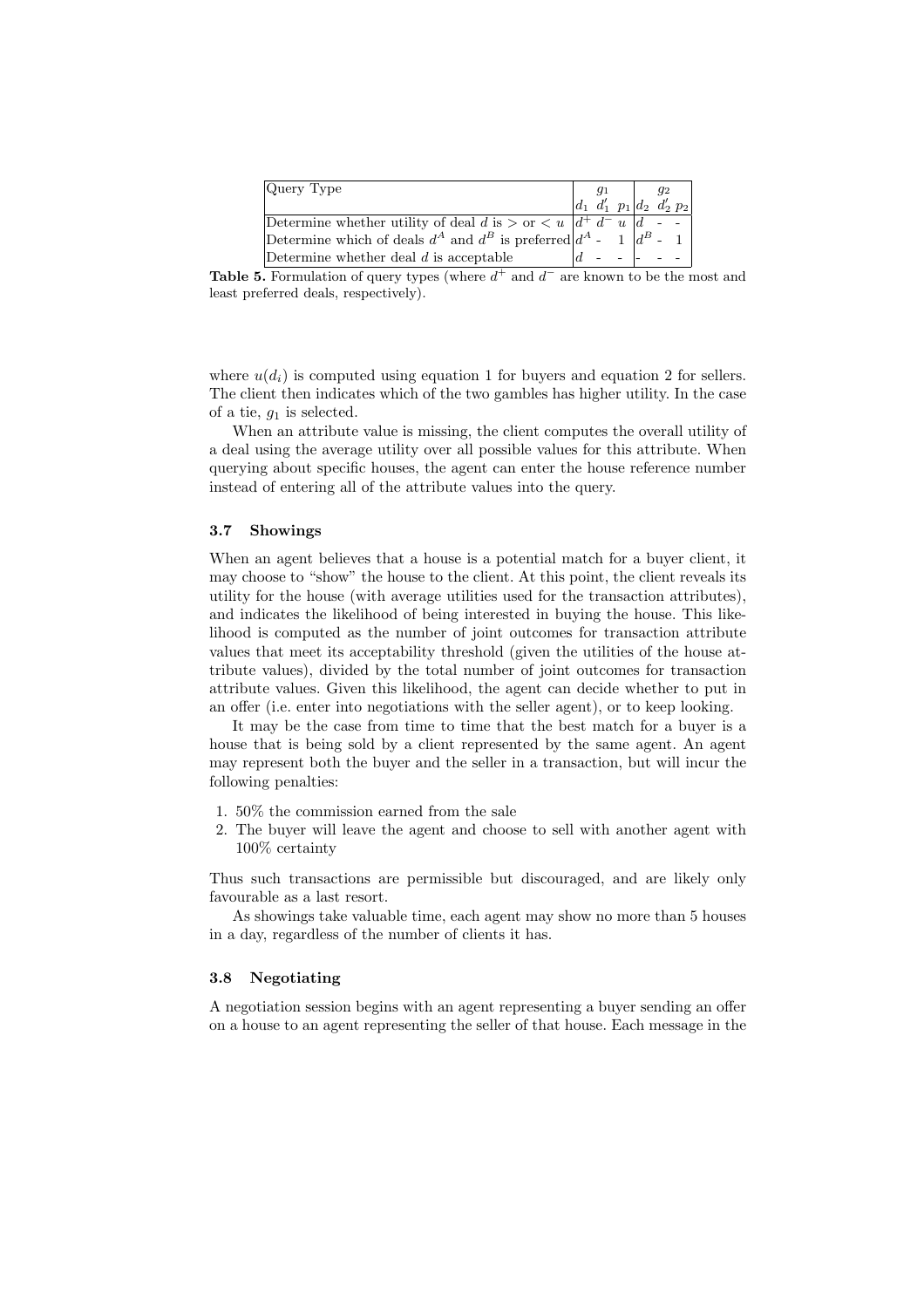negotiation consists of a house (given by the reference number), the intended buyer (given by the buyer number), and values for all transaction attributes. Each time an offer is received, the receiving agent may 1) accept, 2) reject and send a counteroffer or 3) reject and quit. An offer is valid for a fixed length of time.

Each time an offer is sent, the agent must first ensure that the client's utility for the offer meets or exceeds its acceptability threshold. This can be done using an acceptability query, or else can be concluded using past information, since a client's preferences do not change over time. If an agent ever accepts an offer that does not meet its client's acceptability threshold, or submits such an offer which is subsequently accepted, this agreement is still binding. The offending agent(s) in such a situation is (are) penalized an amount equal to the amount of money that could be offered to the client to make the deal acceptable. For example, consider an agent who agrees on a purchase of a house with price  $200,000$  on behalf of a buyer client with acceptability threshold  $u'$ . If the deal has utility for the buyer less than  $u'$ , but a price of 190,000 (all else equal) would raise the utility of the purchase to  $u'$ , then the buyer would be penalized  $200,000-190,000 = 10,000$ . The same holds true for sellers. In this case, sellers could effectively forgo some of their commission in order to help a client sell their house. Agents may have negative balances.

Since accepted offers are considered binding agreements, an agent may make only one offer at a time for any given client. That is, a seller agent may make an offer to only one potential buyer for a house that it is selling. No other offers may be made for that house until 1) the first offer expires, or 2) the agent that received the first offer rejects it or submits a counteroffer. The agent may entertain several offers from buyers for a house, thus effectively participating in several simultaneous negotiations for the house, but may only have one outstanding offer from itself at any given time. The same goes for buyer agents who represent a client that is interested in more than one house. At any time, the agent may submit at most one offer on behalf of the buyer. Naturally, an agent can represent several buyers that are interested in the same house.

#### 3.9 Obtaining/Losing Clients

Each time an agent successfully sells a house for a selling client, that client disappears from the game, and the agent receives a newly-produced buyer client the next day. When an agent successfully purchases a house for a buyer client, that client turns into a seller client the next day. However, if the client was not particularly satisfied, it may choose to leave the agent and find a new one. Let  $u'$ be the minimum utility deemed acceptable by the client and  $u(d)$  be the utility achieved by the sale given by d. If  $u(d) = u'$  (the worst case), the agent has a 50% chance of losing the client. If  $u(d) = 1$  (the best case), the agent has a 0% chance of losing the client. The probability for all other  $u(d)$  is computed by equation 4. The function from equation 4 is depicted in Figure 1. Note that  $u(d)$ will never really be less than  $u'$ . Whenever an agent makes a deal where this is the case, the agent is penalized the amount that effectively brings  $u(d)$  up to  $u'$ .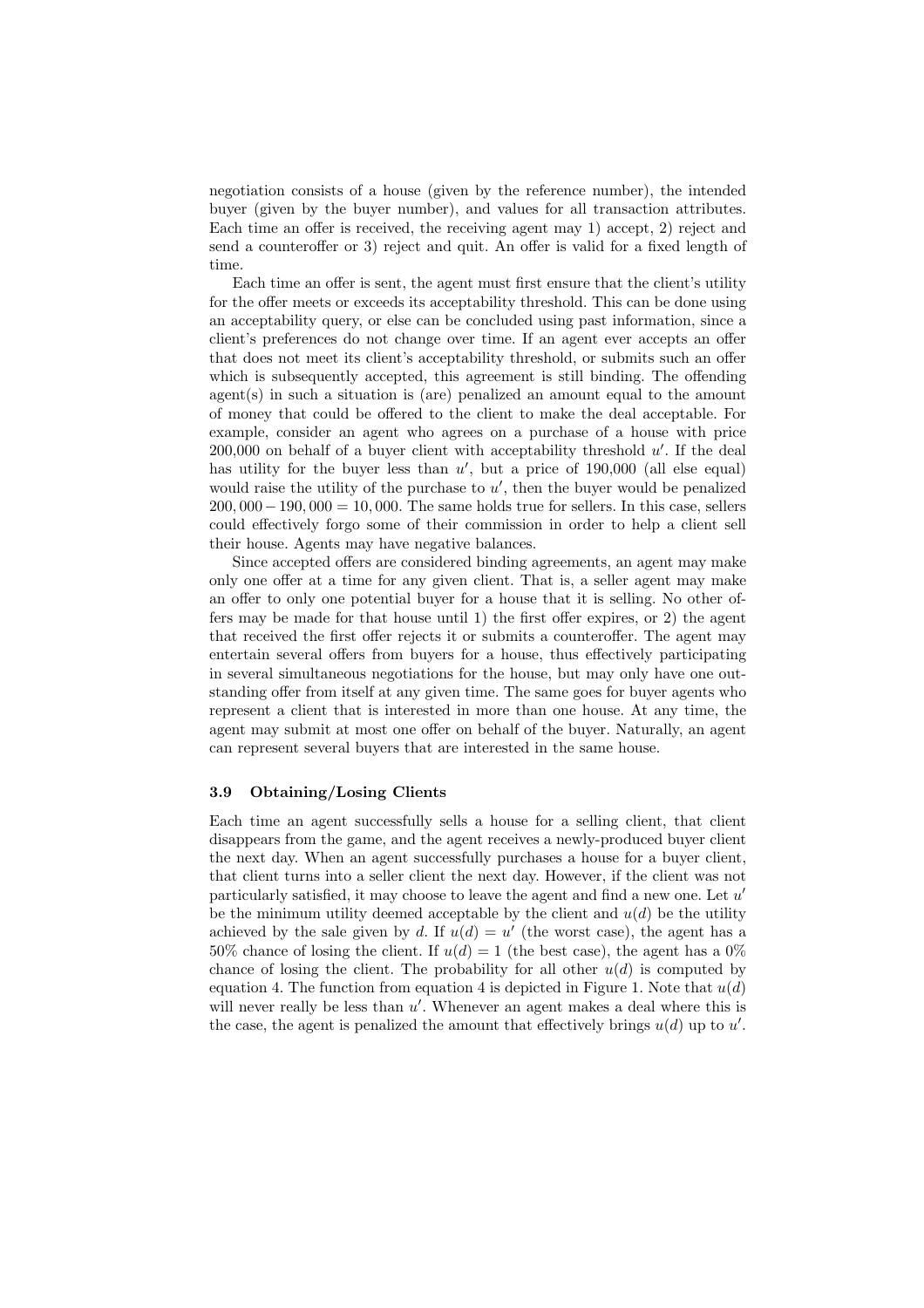

Fig. 1. Probability of a buyer client leaving its agent

Using this type of function (as opposed to a more linear function) ensures that the probability of losing a client is relatively low in most cases, but increases sharply if the agent exerts minimal effort and barely satisfies the client. This discourages the agent to simply agree to the first acceptable offer so it will have time to move on to other tasks.

Both buyer and seller clients will stay with the same agent for a maximum of 14 days. At the end of the 14th day, if the agent has not either purchased (in the case of the buyer) or sold (in the case of the seller) a house for the client, the client will leave the agent. A client that leaves an agent will enlist with a randomly chosen agent at the beginning of the next day. This client retains its original preferences, and thus the client's former agent may retain information learned about these preferences for possible later use. After an additional 14 days, if the client has still not completed a transaction, it is deemed to be not satisfiable and is removed from the system. It is then replaced with a new client of the same type and is assigned to an agent (possibly the current one) randomly.

When a buyer converts to a seller and stays with the same agent, this day counter is reset, with the next day (the first day that the agent can sell for them) being day 1.

#### 3.10 Commission

The selling agent receives a commission from each sale. This is the only way to earn money in the game. The seller earns a base commission of 5% of the sale price for making the sale, plus a bonus of up to 5% more based on client satisfaction. The total commission  $c$  earned for deal  $d$  with sale price  $s$  is computed by

$$
c = (0.05 + 0.05(\frac{u(d) - u'}{1 - u'}))s
$$
\n<sup>(5)</sup>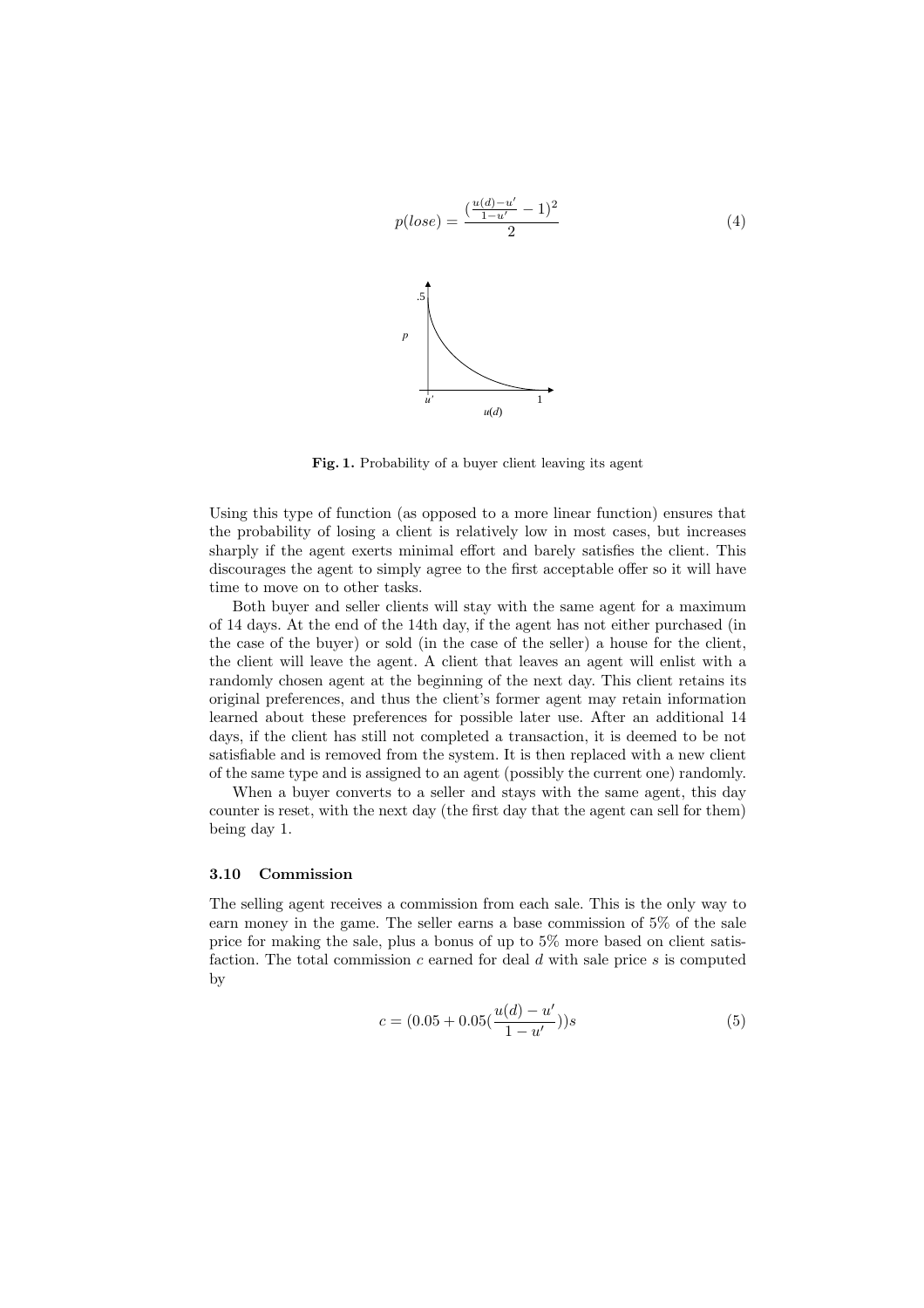where  $u'$  is the minimum utility deemed acceptable by the client and  $u(d)$  is the client's utility for d.

#### 3.11 Duration

The game lasts 365 days. At the end the winner is chosen to be the agent that made the most money.

## 4 Future Work

At this point in the game development, there are several issues that remain unresolved. For the most part, such resolutions can reasonably be made only after implementation and experimentation. We mention some of these issues here.

- $-$  Creating clients. New clients are created randomly, but must be done so as to ensure fairness among the competitors. Clearly certain agents will have an advantage if they always receiver buyer clients that are easy to please and seller clients with premium houses.
- Reputation. Under the current game specification, when a client leaves an agent it selects a new agent randomly with uniform probability. To make the game more realistic, we hope to introduce the concept of reputation. Agents' reputations will be based on how well they are able to satisfy their clients. Those agents with high reputation would then be more likely to land new clients.
- $-$  Running time. The game should not run longer than 60 to 70 minutes, which is comparable to the TAC Classic and TAC-SCM games. Otherwise it will be impractical to run in a competition setting. The length of a day would then be 1/365 of the game time.
- $-$  Number of queries per day. In order to be more realistic, and encourage the use of intelligent methods for determining optimal queries and inferring information from query responses, the number of times an agent is allowed to query a client should be limited. It may be the case that number of possible queries is limited by the short time that is available for doing so each day. Otherwise a hard cap of, say two queries per day per client, may have to be imposed.
- Stages for each activity. It may be best that each of the major activities that take place during the course of a day are divided into stages. For example, the day could begin with the listing stage, followed by the elicitation stage, followed by the showing stage, followed by the negotiation stage. Only the specified activity can be done during each stage. This will likely make things easier from an implementation perspective, while imposing a reasonable workflow on the agents' daily activities.
- $-$  *Offer expiry.* Offers cannot be valid indefinitely. An agent might not get an immediate response from the receiver of the offer, and cannot be expected to wait very long before looking elsewhere. This issue will be best resolved during the testing phase of the project.